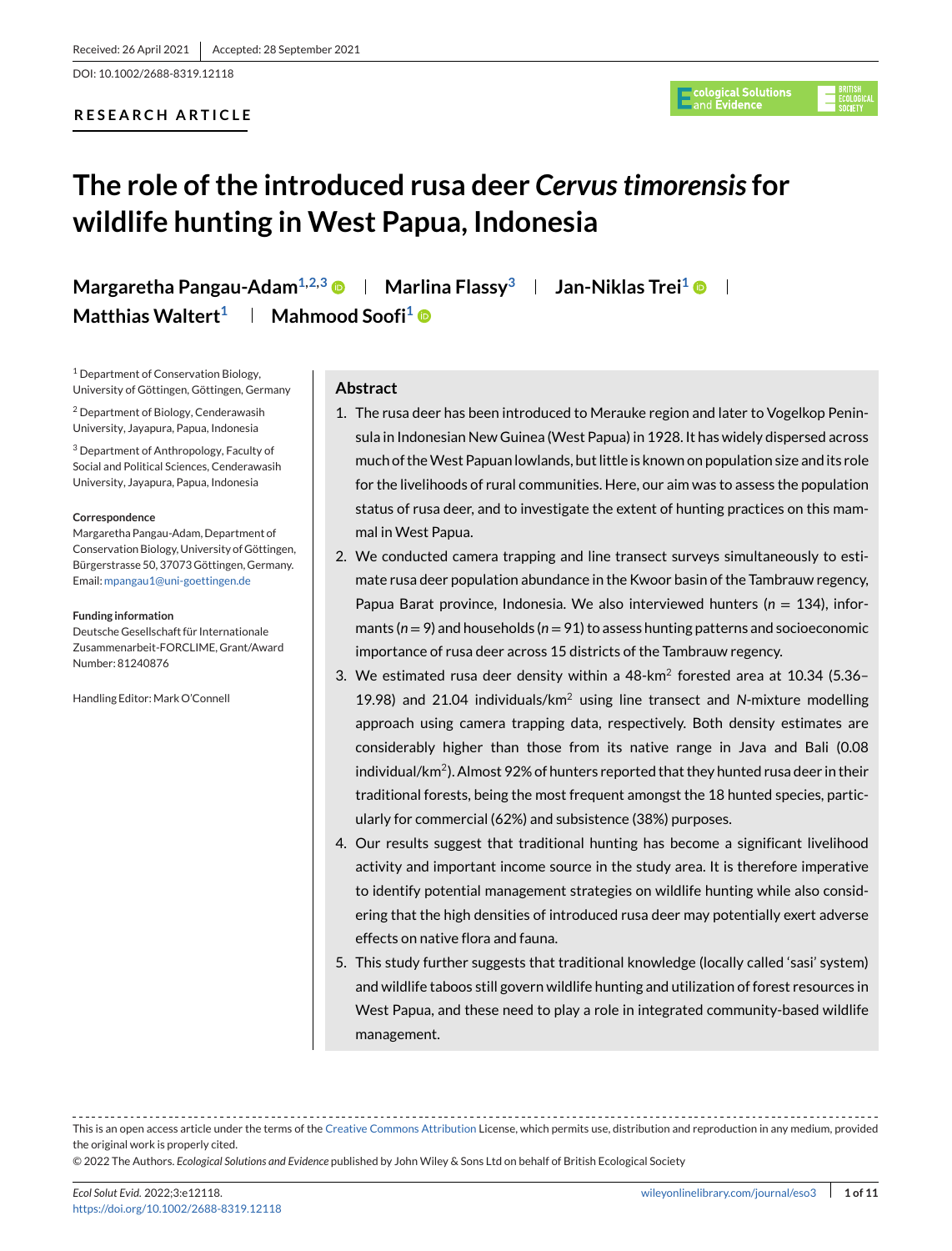#### **KEYWORDS**

Indonesian New Guinea, invasive species, population abundance, rusa deer, sasi system, socioeconomic, sustainable management, wildlife hunting

# **1 INTRODUCTION**

Human-mediated movement of mammals ensued a variety of reasons such as food, domestic stock, hunting and sport, fur industry and bio control (Long, [2003;](#page-10-0) Parkes & Murphy, [2003\)](#page-10-0). For example, various species of deer have been introduced to countries around the world for hunting purposes, but in some cases they have become overabundant, which had harmful consequences for the native vegetation (Davis et al., [2016;](#page-9-0) Parkes & Murphy, [2003\)](#page-10-0).

The Javan rusa deer (*Cervus timorensis*[Blainville,](http://Blainville) 1822) (hereafter 'rusa deer') is a medium-sized (shoulder height up to 110 cm) deer native to the islands of Java and Bali in Indonesia (Corbet & Hill, [1992\)](#page-9-0). It occurs in pairs or small groups (Long, [2003\)](#page-10-0), but the males are also found solitary. Ecologically, the rusa deer is adapted to tropical and subtropical grassland ecosystems (Oka, [1998\)](#page-10-0), and show high adaptability to forests, mountains, shrublands and marshlands (Keith & Pellow, [2005\)](#page-9-0). The rusa deer has been introduced to various regions around the world, including Indonesian New Guinea (hereafter 'West Papua') (Hedges et al., [2015\)](#page-9-0), presumably for meat consumption. The species was initially introduced into the Merauke region in 1928, and later to Vogelkop Peninsula (Flannery, [1995;](#page-9-0) Brodie et al., [2018\)](#page-9-0). Since then, the species has widely dispersed across the West Papuan lowlands (Flannery, [1995\)](#page-9-0). Now, the rusa deer is common in much of its current distribution range (Corbet & Hill, [1992;](#page-9-0) Moriarty, [2004\)](#page-10-0), but less so in its native range, where its population had markedly declined by ∼10,000 individuals over two decades (Hedges et al., [2015\)](#page-9-0), and is seemingly still facing further decline (Semiadi, [2006;](#page-10-0) Hedges et al., [2015\)](#page-9-0). It is therefore listed as 'vulnerable' in its native range (Hedges et al., [2015\)](#page-9-0), and has been officially protected by Indonesian law since 2018 (Indonesian Ministry of Environment & Forestry, [2018\)](#page-10-0). However, the largest portion of its populations reportedly occurs outside its native range, including New Caledonia with ∼120,000 individuals (Desvals et al., [1992\)](#page-9-0) and Mauritius with about 60,000 individuals (Hedges et al., [2015\)](#page-9-0). For West Papua's Wasur National Park alone, 8000 individuals were estimated in 1992 (Hedges et al., [2015\)](#page-9-0). The corresponding density estimate for this 4138-km<sup>2</sup> park would be 1.93 individuals/km2. If that density was representative for the forested areas of West Papua (340,436  $km^2$ ; BPS Indonesia, [2021\)](#page-9-0), an estimate of about 658,000 individuals of rusa deer for West Papua as a whole could be made.

The introduction of mammals to the island of New Guinea is of special conservation concern, because the region historically lacks placental lineages, and increased abundance of the introduced/invasive mammalian species (e.g. rusa deer, wild pig) can adversely affect the native flora and fauna in this region (Brodie & Pangau-Adam, [2016\)](#page-9-0). In this way, also the rusa deer might become a competitor and threat to native

marsupial herbivores. For example, in Papua's Nimbokrang forest the detection of rusa deer was approximately two times higher than that of the native white-striped dorcopsis (*Dorcopsis hageni*), which has a relatively similar feeding ecology (Brodie et al., unpublished data). Bowe et al. [\(2007\)](#page-9-0) reported that in south-western Papua New Guinea (hereafter 'PNG') and West Papua the grazing pressure of rusa deer can lead to large-scale damages to swamps and grasslands, particularly to the disappearance of some native grass species (*Phragmites* spp.). In New Zealand and several federal states in Australia, to reduce population abundance of introduced deer species, public and game hunting approaches have been implemented, but these may be successful only at small scales, and complete eradication may only be possible in isolated populations (Parkes & Murphy, [2003;](#page-10-0) Davis et al., [2016\)](#page-9-0). However, not all introduced and invasive animals are considered as pests, because in some regions they might function as food resources (Latham et al., [2017\)](#page-10-0). This is also the case with the rusa deer, whose meat is supporting livelihoods of the indigenous people of West Papua (Pangau-Adam et al., [2012;](#page-10-0) Pattiselanno et al., [2020\)](#page-10-0). Therefore, both, mitigating unwanted impacts on forest ecosystems and maintenance of a resource value, could potentially be combined in a sound management approach (Telfer, [1997;](#page-10-0) Latham et al., [2017\)](#page-10-0).

In West Papua, wildlife has played a significant role both in the livelihood and culture of indigenous people (Pangau-Adam & Noske, [2010\)](#page-10-0). Moreover, the transmigrant communities and non-Papuan ethnic groups often rely on wildlife hunting for various purposes. A number of large-sized mammals and birds including rusa deer are primary target species for hunting in PNG and West Papua (Johnson et al., [2004;](#page-9-0) Pangau-Adam et al., [2012\)](#page-10-0). In order to regulate the sustainable use of wildlife for subsistence and commercial purposes, it is necessary to design and implement wildlife management plans (Robinson & Bennett, [2000\)](#page-10-0). The rusa deer potentially offers opportunities to support sustainable economic developments in rural areas in West Papua (Pattiselanno et al., [2020\)](#page-10-0). Moreover, managing its populations may also have the potential to reduce hunting pressure on native fauna such as marsupials and ground-dwelling birds.

Despite awareness raising by conservationists and environmental groups about introduced animals and wildlife hunting in West Papua, there are limited studies addressing hunting patterns and their sustainability in this region. Assessing the basic population status of rusa deer in West Papua is therefore an important aspect to evaluate its ecological as well as its socioeconomic role. The specific objectives of this study were (i) to assess its population density and abundance, (ii) to determine its role for the livelihood of local people and (iii) to document wildlife hunting patterns in general.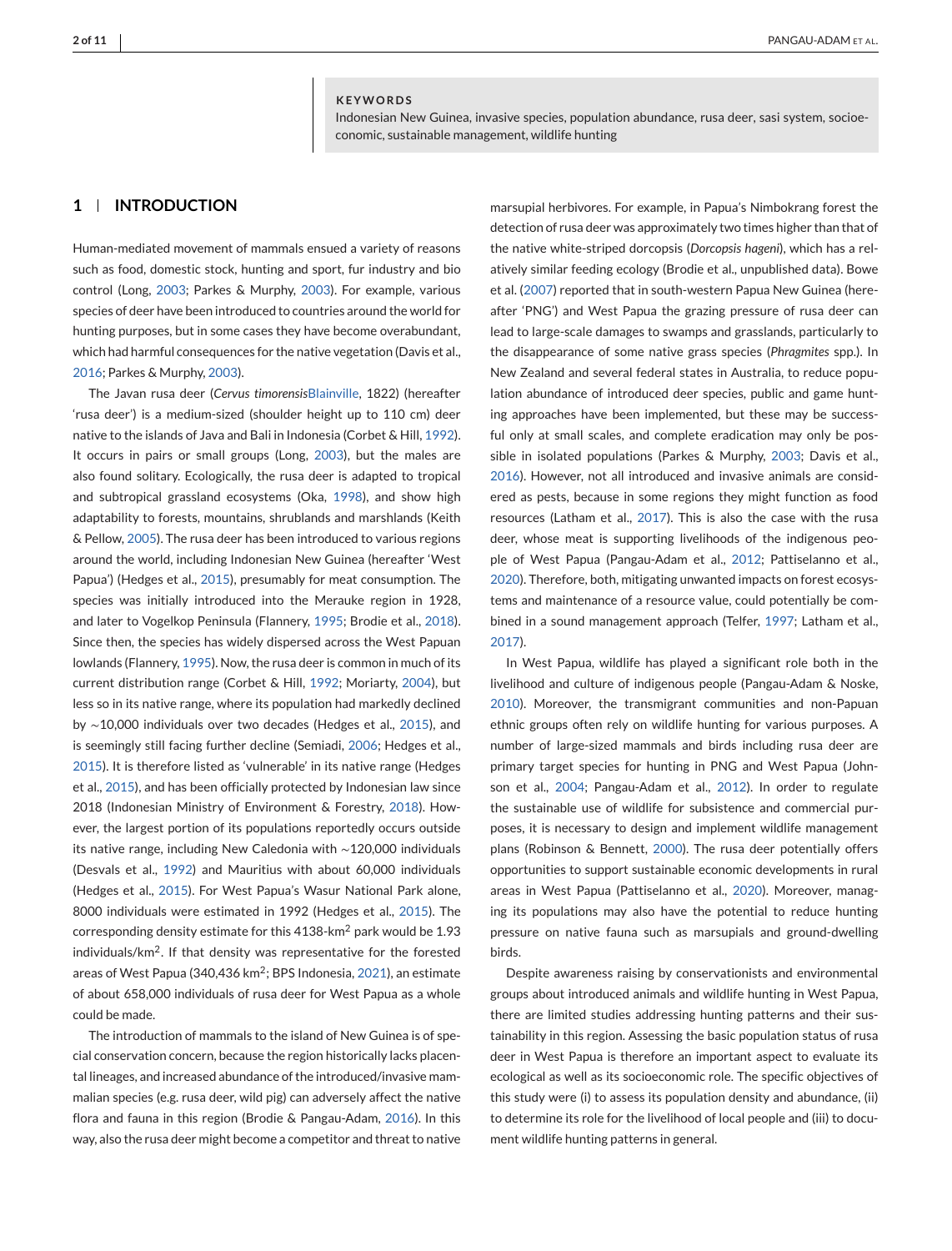# **2 MATERIALS AND METHODS**

# **2.1 Study area**

Our study site is located in the Tambrauw regency, in the northern part of Vogelkop Peninsula, Papua Barat province, Indonesia. The regency covers an area of 11,592.18 km<sup>2</sup>, and consists of 29 districts. It has been designated as a conservation regency by the Tambrauw government. Over 80% of the Tambrauw land surface have been set aside as conservation areas and protected forests (BAPPEDA Tambrauw, [2014\)](#page-9-0). The West Papua forests in the alluvial plains host high species richness, particularly high numbers of tree species (Petocz, [1989\)](#page-10-0). In 2010, the Tambrauw regency had a small estimated human population of ∼6144 inhabitants (0.53 individual/km2). In 2019, however, due to immigration from other regencies and an improved census of human population in isolated areas, the population estimate has increased, and is now at ∼28,379 people (2.45 individual/km2) (BPS Sorong, [2021\)](#page-9-0). There are six local tribes, namely Abun, Miyah, Ireres, Mpur, Biak Karon and Moi Kelin distributed over 216 villages in the Tambrauw regency. The first four tribes are from the original Tambrauw population, while the two latter are belonging to the Biak island and other coastal areas in the Vogelkop Peninsula. In 2015, this regency had only 78 villages, but numbers increased up to 216 villages in 2019 (BPS Sorong, [2021\)](#page-9-0). However, several villages were now found empty as the inhabitants temporarily moved to get access to the markets in towns and cities (personal observation).

# **2.2 Study design**

We conducted our study from May to October 2019, that is mainly during the dry season. In West Papua, the dry season extends from May to September and the wet season ranges from October to April. However, recently the climate became less predictable, with temperatures ranging from 24 to 32◦C and average humidity being approximately 84%– 90% (BPS Papua Barat, [2021\)](#page-9-0). The population estimation of the rusa deer was conducted in the Kwoor basin, covering an area of 48 km2. We carried out our interview surveys across 15 districts of the Tam-brauw regency (Figure [1\)](#page-3-0). We superimposed a grid of  $2 \times 2$  km cells in the study area, each cell including one or two transects with a random starting point (Figure [1\)](#page-3-0). The transect lines were randomly distributed across grid cells and were spaced at least with 1 km distance.We implemented the transect surveys by two teams, each composed of three observers, one researcher and two skilled indigenous people, who were able to unambiguously identify and detect the rusa deer.

## **2.3 Distance sampling**

Along each transect, we measured the detection distances (*r*) and angles (*θ*) from the line to animals using a laser range finder (Leica1000- R) and a GPS (Garmin 64s). The perpendicular distances (*xi*,..., *xn*) were

then calculated as  $x = r \sin \theta$  (Buckland et al., [2001;](#page-9-0) Thomas et al., [2010\)](#page-10-0). The frequency distributions of perpendicular distances were used to calculate the probability density function *f*(*x*) that models the reduction in detection of rusa deer groups with distance from the line. We defined the cluster as a group of rusa deer detected together in a single detection event along the transects. The cluster density was estimated by the 'ds' function (Miller, [2019\)](#page-10-0) using transect-specific encounter rate (ER; can be obtained by the ratio of number of cluster observations per kilometre of transect surveyed [*n*/*L*]). We estimated the detection probability *g*(*xi*) as a function of observation distances (Buckland et al., [2001;](#page-9-0) Buckland et al., [2015\)](#page-9-0). Abundance estimates for a survey region can be calculated as *A* × *N*/*a* where *A* is the survey region and *N* is the abundance in the covered (sampled) region (Miller, [2019\)](#page-10-0). To estimate the abundance ( $\hat{N}_C$ ) in the entire study area, first, the abundance in our sampled area was measured by the Horvitz–Thompson-like estimator:

$$
\widehat{N}_{\mathsf{C}} = \sum_{i=1}^n \frac{s_i}{\widehat{p}(z_i)}
$$

*,*

where  $\hat{p}(z_i)$  ( $i = 1, ..., n$ ) is the detection probability estimate and  $s_i$ are the sizes of observed rusa deer groups (Borchers & Burnham, [2004;](#page-9-0) Miller, [2019\)](#page-10-0). We then extended up to our sampled study area by

$$
\hat{N} = \frac{A}{a}\hat{N}_C,
$$

where *A* is the area of the study region and *a* is the sampled area which was measured as  $a = 2wl$ , which is twice the truncation distance multiplied by the total length of transects (*L*) (Buckland et al., [2001;](#page-9-0) Miller, [2019\)](#page-10-0). We ran several distance models using the 'ds' function in R package 'Distance' (Miller, [2019\)](#page-10-0). Three key functions were used including the half-normal with default 2 cosine adjustment terms, a hazardrate and a uniform key function with 1 and 2 cosine adjustments. The detection function models were only fitted for the pooled rusa deer data without stratification of the area. However, we fitted multiple covariates in our distance models such as normalized vegetation difference index (NDVI), the mean elevation and the observers as factor. The NDVI was derived from Landsat-8 images and measured by taking the ratio of red (R) and near infrared (NIR) values as (NIR – R) / (NIR + 1) [\(https://earthexplorer.usgs.gov/\)](https://earthexplorer.usgs.gov/). A truncation distance of >47 m was selected for all the models to retain a large portion of the observations. To assess goodness-of-fit of the models, we used the Cramér–von Mises test, which compares the cumulative distribution function and empirical distribution function (Buckland et al., [2001;](#page-9-0) Thomas et al., [2010;](#page-10-0) Miller, [2019\)](#page-10-0). We used Akaike's Information Criterion (AIC) to select best fitted models (Burnham & Anderson, [2002;](#page-9-0) Buckland et al., [2015\)](#page-9-0).

# **2.4 Camera trap surveys**

In May 2019, we deployed 23 Reconyx HC500 camera traps at the start and end points of the randomly distributed line transects, with camera traps being spaced at least with ∼1 km distance (Figure [1\)](#page-3-0). The cameras were placed within protective metal cases and mounted to the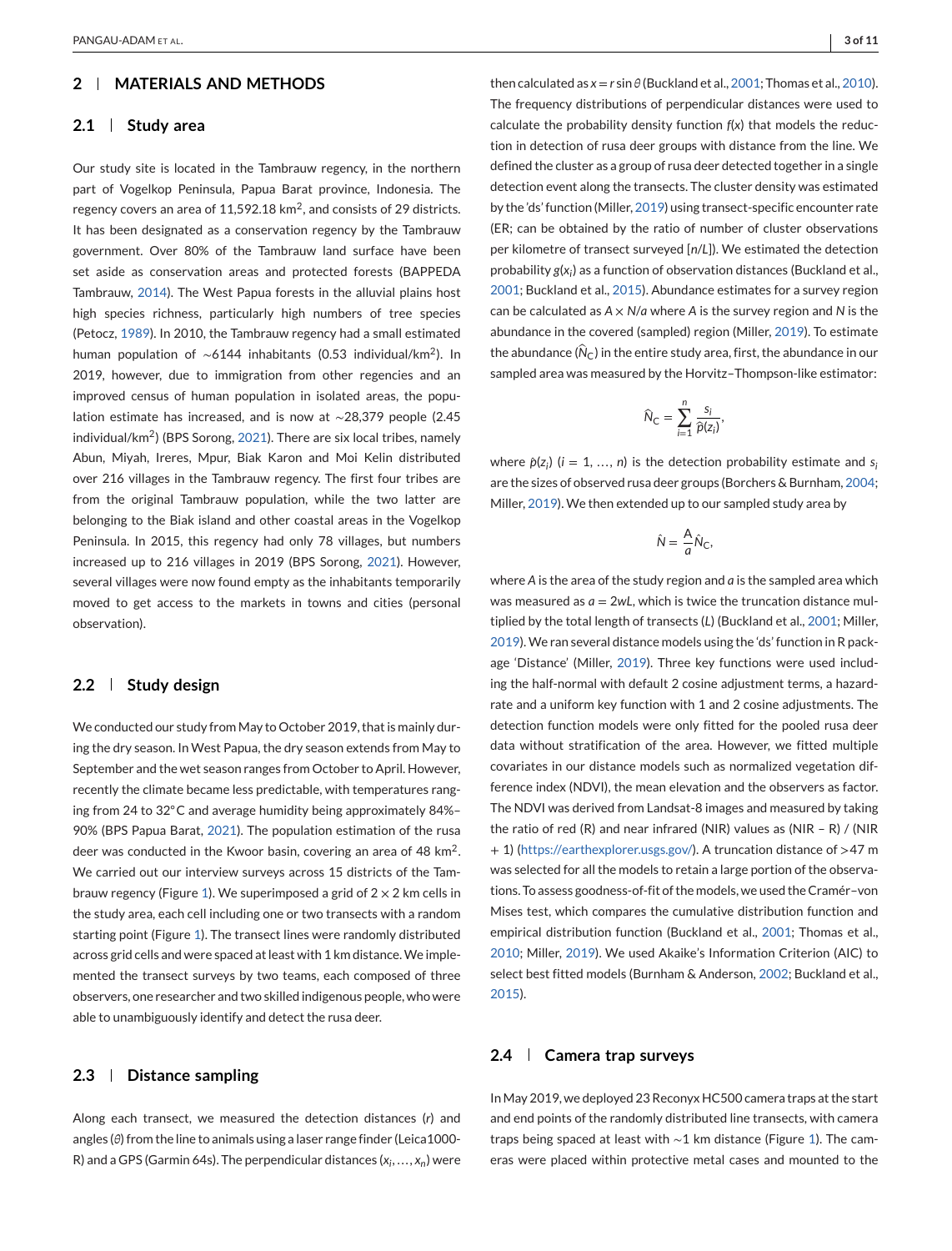<span id="page-3-0"></span>

**FIGURE 1** Map of the study area in the Tambrauw regency, Papua Barat province, Indonesia

bases of the trees at ∼50 cm above the ground (Soofi et al., [2017\)](#page-10-0), a height suitable to capture rusa deer. Overall, the camera traps were operated about 6 months with a total of 3289 camera days across 23 sites. Within that period, two camera traps were lost and three failed to operate, which resulted into 2309 camera days, and the detection of 1349 individuals of rusa deer or 0.58 individuals/camera day. We defined the period of a single sampling occasion as 2 weeks (MacKenzie et al., [2018\)](#page-10-0), representing replicated counts (Royle, [2004\)](#page-10-0) of rusa deer obtained from camera trap operations. Thus, count data were replicated over 11 occasions (i.e. between May and October). We measured the mean distance from the camera stations to the nearest villages and the rivers for each cell. Overall, we calculated two sets of covariates for each sampling unit: (1) site covariates included 'distance to village' (i.e. a distance from camera trap location to the nearest village), distance to river, elevation and normalized difference vegetation index (NDVI), and (2) observation covariates included 'trapping efforts' (i.e. the number of days that each camera trap has been operated over the entire camera trapping period). Moreover, to estimate expected abundance of rusa deer, we applied a single-season *N*-mixture model. An approach developed by Royle [\(2004\)](#page-10-0) is to estimate expected animal population without the need for recognition of animals at individual levels. We fitted two different *N*-mixture models, namely a negative binomial and a Poisson mixture model (Royle, [2004;](#page-10-0) Kèry & Royle, [2016\)](#page-9-0). We first fitted models with linear effects of covariates (i.e. elevation, distance

to village, distance to river) on detection probability '*p*', while we kept the abundance model constant. Then, we kept at least one covariate in the detection model while we modelled variables on abundance '*N*'. Furthermore, we combined the covariate effects on both parameters (Kèry & Royle, [2016\)](#page-9-0). Then, we selected best fitted models based on the quasi-Akaike Information Criterion (QAIC; Burnham & Anderson, [2002\)](#page-9-0) using the 'AICcmodavg' R package (Mazerolle, [2019\)](#page-10-0). Finally, we ran a bootstrap goodness-of-fit analysis with 1000 iterations and fitstats function (Kèry & Royle, [2020\)](#page-10-0). We considered the effect size as significant if the 95% (CI) of the mean coefficient did not include zero (Kèry & Royle, [2016\)](#page-9-0).

# **2.5 Interview surveys**

We implemented focused group meetings and interview surveys using semi-structured questionnaires. The questionnaires were focused on hunting reasons, hunting tools, frequency of hunting trips, hunting ground and the target species. We conducted interview surveys with hunters (*n* = 134), village leaders (hereafter 'informants') (*n* = 9) and households (*n* = 91) in 25 local villages of 15 districts in Tambrauw (Figure 1). The location of the villages ranged from nearby towns, riversides, coastal belts, highland areas to the distant forests with limited road access. Besides the existence of leadership at each village, there is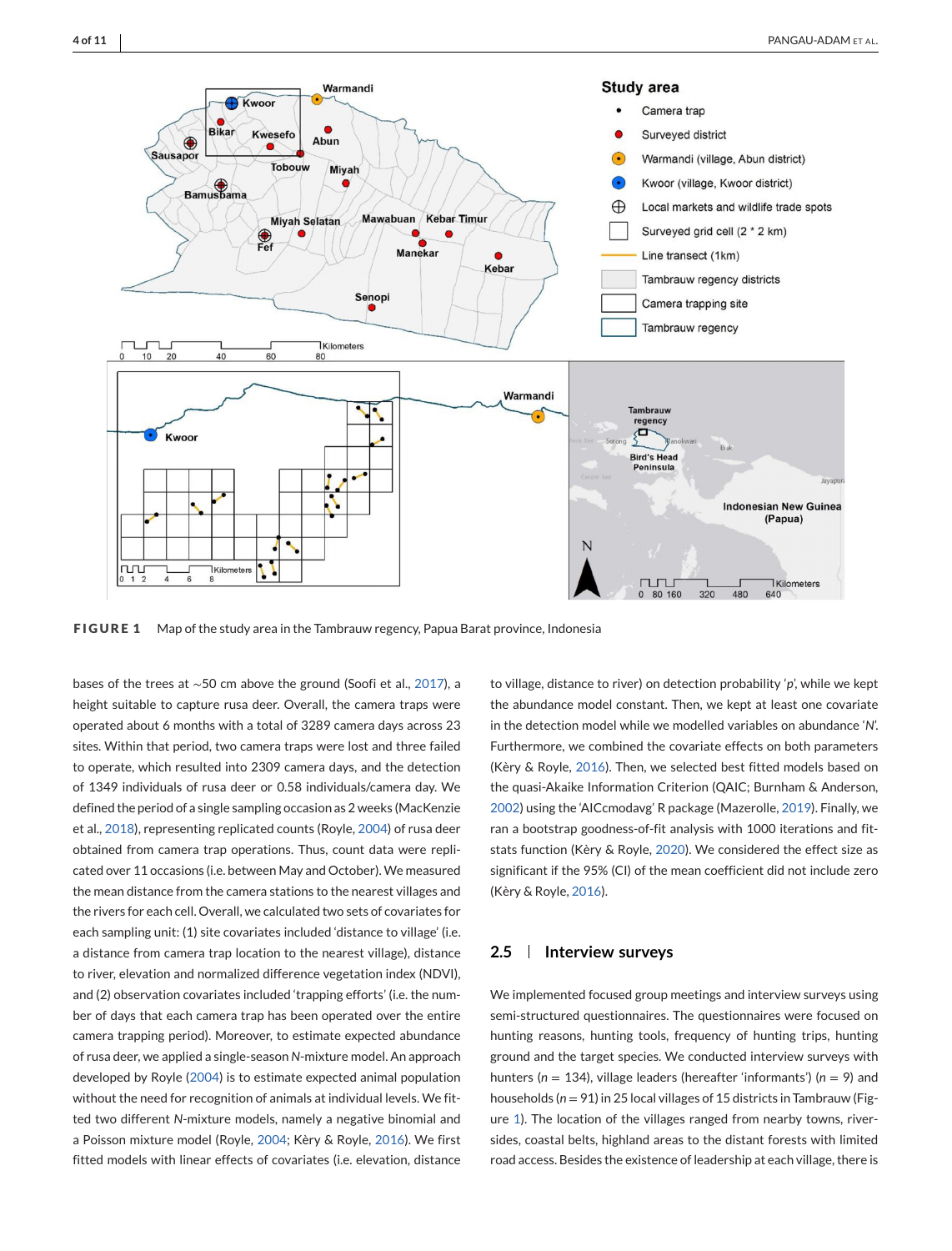**TABLE 1** Summary for the distance models performed to assess rusa deer distance data in Kwoor basin, West Papua

|        |                            | Sample                     | Encounter                       | Expected             |                                        | Goodness-of-fit          |                 |    |                            | Density,                       |     |
|--------|----------------------------|----------------------------|---------------------------------|----------------------|----------------------------------------|--------------------------|-----------------|----|----------------------------|--------------------------------|-----|
| Region | Area<br>(km <sup>2</sup> ) | Area<br>(km <sup>2</sup> ) | rate in clusters<br>per km (SE) | cluster size<br>(SE) | <b>Model</b>                           | Cramér-von<br>Mises test | <i>p</i> -value | df | Abundance<br>$(0.95\%$ CI) | $km^{-2}$<br>(95% CI)          | CV% |
| Kwoor  | 48                         | 2.65                       | 0.60(0.15)                      | 2.35(0.12)           | Half-normal<br>cosine,<br>adjustment 2 | 0.19                     | 0.29            | 29 | 497 (257-959)              | 10.34<br>$(5.36 -$<br>19.98)   | 33  |
|        |                            |                            |                                 |                      | Hazard-rate<br>$cosine + habitat$      | 0.15                     | 0.39            | 27 | 461 (237-893)              | 9.60<br>$(4.96 -$<br>$18.60$ ) | 33  |
|        |                            |                            |                                 |                      | Uniform cosine,<br>adjustment 1, 2     | 0.14                     | 0.41            | 18 | 449 (166-1219)             | 9.36<br>$(3.45 -$<br>25.40     | 51  |

*Note*: Estimates of abundance and density from the observed rusa deer groups, and the encounter rates (group km<sup>−</sup>1) are presented.

Abbreviations: CI, confidence interval; CV, coefficient of variance; df, degree of freedom

a traditional/tribal institution consisting of several clans (locally called 'marga'), which regulates the use of traditional forest or 'Hutan adat'. Currently, due to rapid regional development in Papua, the villagers living along the coastal areas and nearby towns have mingled with other West Papuan ethnic groups from Biak, Serui, Ayamaru, Arfak and Fakfak, as well as non-Papuan people from Makassar, Bugis, Buton Island, Java and Mollucas (Pattiselanno et al., [2020\)](#page-10-0). The informants are village leaders, who informed us that they stopped to hunt animals and they provided information related to wildlife hunting. Prior to the interview surveys, we discussed our study goals with villagers, tribe and clan leaders to get permission and obtain information on hunting activities. We also surveyed the local markets in Sausapor and Fef districts and wildlife trade spots in Kwoor and Bamusbama districts (Figure [1\)](#page-3-0), and obtained information pertaining to hunted wildlife particularly rusa deer trade. Wildlife trade spots are smaller than local markets and primarily offer wildlife meat and living birds. To compare the mean differences in proportions of wild animals in the meals reported by households, we applied a Tukey's honest significant difference test using the 'nparcomp' R package (Konietschke et al., [2019\)](#page-10-0).

# **3 RESULTS**

Our foot surveys along 15 transects (30.2 km of effort) led to 21 independent observations of 48 rusa deer (the mean cluster size with excluding solitary rusa deer =  $2.86 \pm 0.25$  standard error [SE]). Of which, only two individuals were male. The cluster size of the rusa deer ranged between one to four individuals and five solitary rusa deer. The mean cluster size including the solitary deer was 2.29 ± 0.22 *SE*. The mean encounter rate of rusa deer cluster size per km was  $0.60 \pm 0.15$ *SE*, and the mean expected cluster size after truncation was estimated at  $2.35 \pm 0.12$  *SE*. The mean density in the covered area for the top model with the lowest ∆AIC was 27.42 ± 7.29 *SE* individual/km<sup>2</sup> with a coefficient of variance of  $CV\% = 27$ . The effective strip-width estimated for the observed counts was 23 m. The half-normal cosine function appeared as the top model but the hazard-rate cosine with habitat as covariate and the uniform with 1 or 2 cosine adjustment terms

showed nearly similar estimates (Table 1). The habitat covariate in the hazard-rate model revealed that transects located around the river system negatively affected detections of rusa deer (–0.34 ± 0.58 *SE*). Density in our best model was estimated at 10.34 individuals/km<sup>2</sup> (95%  $CI = 5.36 - 19.98$ ) and average abundance at 497 (95% CI = 257-959) individuals for the 48-km<sup>2</sup> study area.

The goodness of fit (GoF) tests of all distance sampling models showed insignificant Cramér–von Mises statistics, and we, therefore, regarded them as plausible models (Table [2\)](#page-5-0). The half normal and hazard rate models showed satisfactory CVs. By comparison, however, the uniform cosine model revealed a relatively wider confidence interval both in abundance and density estimates with a fairly larger CV% = 51 (Table 1). The detection probability against observed distances showed a variability in observations with a fall-off in probability of detection with distance from the line. The detection probability was higher (*p* = 0.6–1.00) between 0 and 23 m distances, but at *p* > 0.56 halved after 23 m distance, where we had only few observations ( $n = 3$ ).

# **3.1 Camera trap survey (***N***-mixture model)**

We found that the negative binomial (NB) model was the best fit. The population abundance of rusa deer under NB model was estimated to be 1010 (95% CI 814–1243; 21.04 individual/km2). However, the Poisson mixture model did not pass the GoF-test. Our NB model estimated elevation to be positively ( $β = 0.87$ , Cl = 0.32-1.41) linked to abundance of rusa deer (Table [3\)](#page-5-0). Also, increasing distance from villages had a positive effect on detection probability ( $\beta$  = 0.37, Cl = 0.16-0.59). Likewise, detection probability ( $\beta$  = 0.51, Cl = 0.35-0.69) was also affected positively by camera effort.

We found that the detection of rusa deer was higher in July and August (dry season) than in other months. The covariates in the best Poisson model showed that rusa deer abundance increased significantly with increasing distance from villages  $(\beta = 0.57, C1 = 0.47 - 0.67)$ , and also with elevation ( $β = 0.44$ , Cl = 0.34-0.5[3\)](#page-5-0) (Table 3). Both the Poisson and the negative binomial model indicated a high population abundance of rusa deer in the study sites. These results partially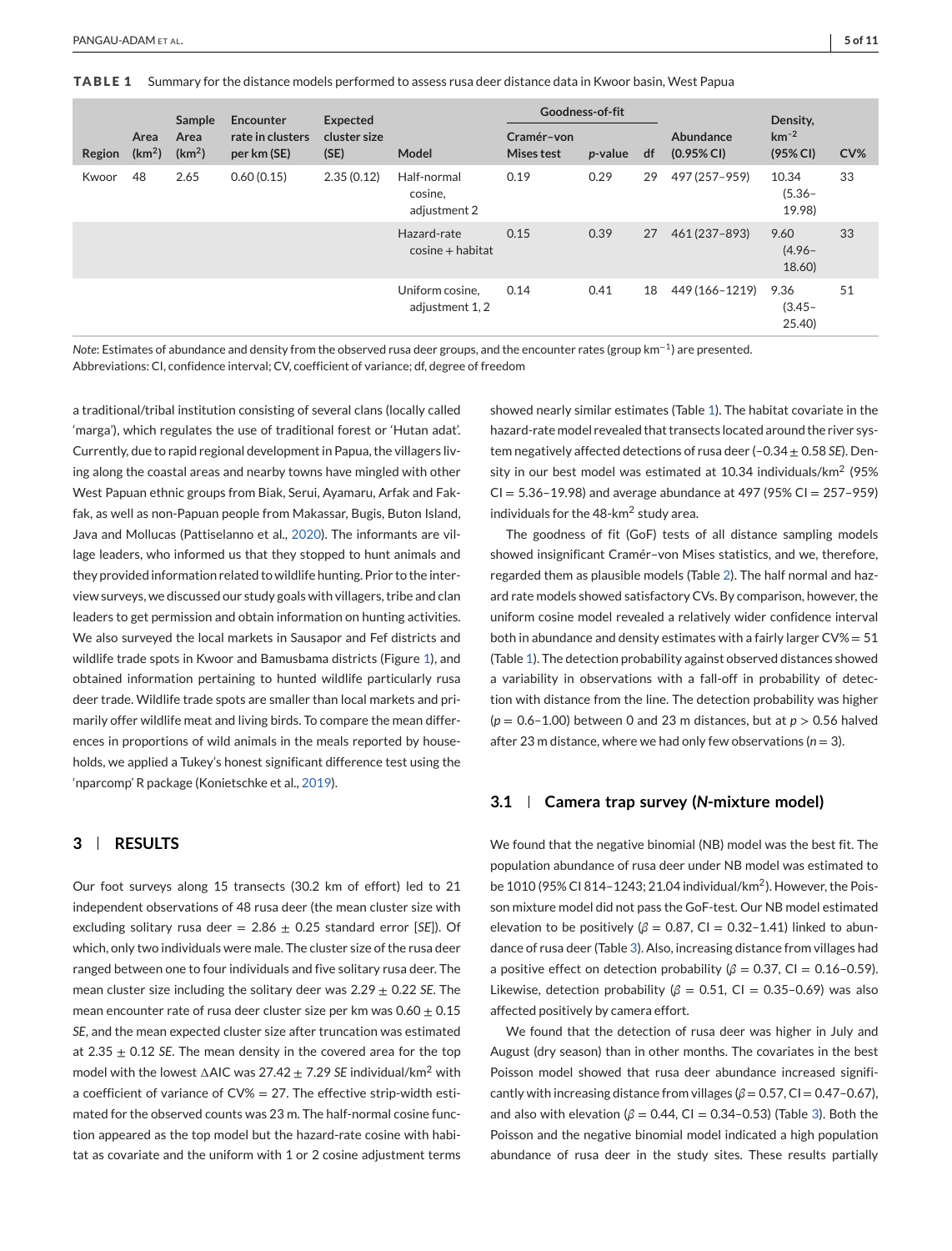<span id="page-5-0"></span>**TABLE 2** Summary of the detection function models fitted for rusa deer distance data

| Model | Key function                         | $C-vM$<br>p-value | $(\hat{P}_a)$ | $se(P_a)$ | $\triangle$ AIC |
|-------|--------------------------------------|-------------------|---------------|-----------|-----------------|
|       | Half-normal cosine, adjustment 2     | 0.29              | 0.62          | 0.14      | 0.00            |
|       | Hazard-rate cosine + habitat         | 0.39              | 0.67          | 0.13      | 0.80            |
|       | Uniform with cosine adjustments 1, 2 | 0.41              | 0.69          | 0.31      | 0.86            |

*Note*: C-vM stands for Cramér–von Mises test statistic,  $\hat{P}_{\rm a}$  is average detectability, and se is standard error. Models are selected according to Akaike's Information Criterion (AIC). Truncation width  $w = 47$  m in all cases.

**TABLE 3** Parameters estimates of negative binomial (NB) and Poisson (P) abundance model and AIC for rusa deer camera trap count data, in West Papua, Indonesia, during May–October 2019

| Abundance (lambda) |     |                     | Detection $(p)$       |                      |                           |                          |            |
|--------------------|-----|---------------------|-----------------------|----------------------|---------------------------|--------------------------|------------|
| Model              |     | $\beta_0$           | $\beta_{\text{elev}}$ | $\alpha_0$           | $\alpha_{\text{disvilg}}$ | $\alpha_{\text{effort}}$ | <b>AIC</b> |
| <b>NB</b>          | 167 | 3.79 (3.34, 4.23)   | 0.87(0.32, 1.41)      | $-2.38(-2.63, 2.12)$ | 0.37(0.16, 0.59)          | 0.51(0.35, 0.69)         | 1073.43    |
| D                  | 167 | $3.89(-2.72, 2.08)$ | 0.44(0.34, 0.53)      | $-2.40(3.61, 4.17)$  | 0.57(0.47, 0.67)          | 0.62(0.47, 0.77)         | 1275.96    |

*Note*: The estimates in parentheses indicate the 95% confidence interval.  $β$ <sub>0</sub> is the intercept,  $β$ <sub>elev</sub> indicates beta coefficient for elevation,  $α$ <sub>0</sub> denotes intercept for detection probability, α<sub>disvilg</sub> is the distance to village, and AIC indicates Akaike Information Criterion.

overlap with the rusa deer abundance estimate we obtained from the best model in the distance sampling approach. However, our estimated population abundance through *N*-mixture model was greater than the population estimated by the distance sampling technique.

# **3.2 Hunting patterns**

We found that 18 wildlife species were hunted by local people. Rusa deer and wild pig (*Sus scrofa* × *Sus celebencis*) were the most frequently hunted species in 15 districts with the exception of Bamusbama and Kwesefo districts, where rusa deer was rarely found at high elevations. Approximately, 92% of hunters reported that they have hunted rusa deer in their traditional forests. Animal hunting in the Tambrauw was mainly motivated by subsistence, trade, culture and also to a lesser extent by conflicts over crop raiding. Hunters tended to apply multiple techniques for hunting. Spear (73%), archery (41%), snares (57%) and dogs (68%) were the most prevalent hunting techniques used by local people for rusa deer hunting. Archery, spear and dogs were also commonly used for hunting of wild pig, wallaby and cassowary. Only 9% of hunters used air rifles for hunting of birds, bats and arboreal marsupials. Hunting trips were mostly (92%) pursued alone and in groups with family and clan members. However, group hunting with clan members was only occasionally performed, if there was the need to hunt animals for family or community festivals, or religious and traditional ceremonies. Hunting trips varied from three times per week to two times per month. We found nearly 90% of the hunting trips being practiced by adult men, although school children also searched and hunted wildlife after school time or during school holidays. Hunting activities decreased by 23% during the rainy season, because of heavy rains, flooding and enlarged rivers. Hunters from two districts reported about intensive hunting operations of people from the cities including the participation of the army personals in their clan forests.



**FIGURE 2** Proportion of animals contributed in the meals of local households across 15 districts in Tambrauw regency, Papua Barat province, Indonesia, obtained through interviews during May, July and October 2019. The blank circles indicate outliers and the black dots indicate mean value

The rusa deer and wild pigs were the most consumed animals, but marsupial meat was also frequently consumed by local people. (Figures 2 and S1). Ground birds, bats and reptiles were also part of the diet of surveyed villagers.

# **3.3 Commercial hunting and rusa deer trade**

We found that rusa deer meat (hereafter 'venison') was sold out at local markets and wildlife trade spots, or collected by handlers (usually immigrant people) from hunter families. The handlers visited the villages at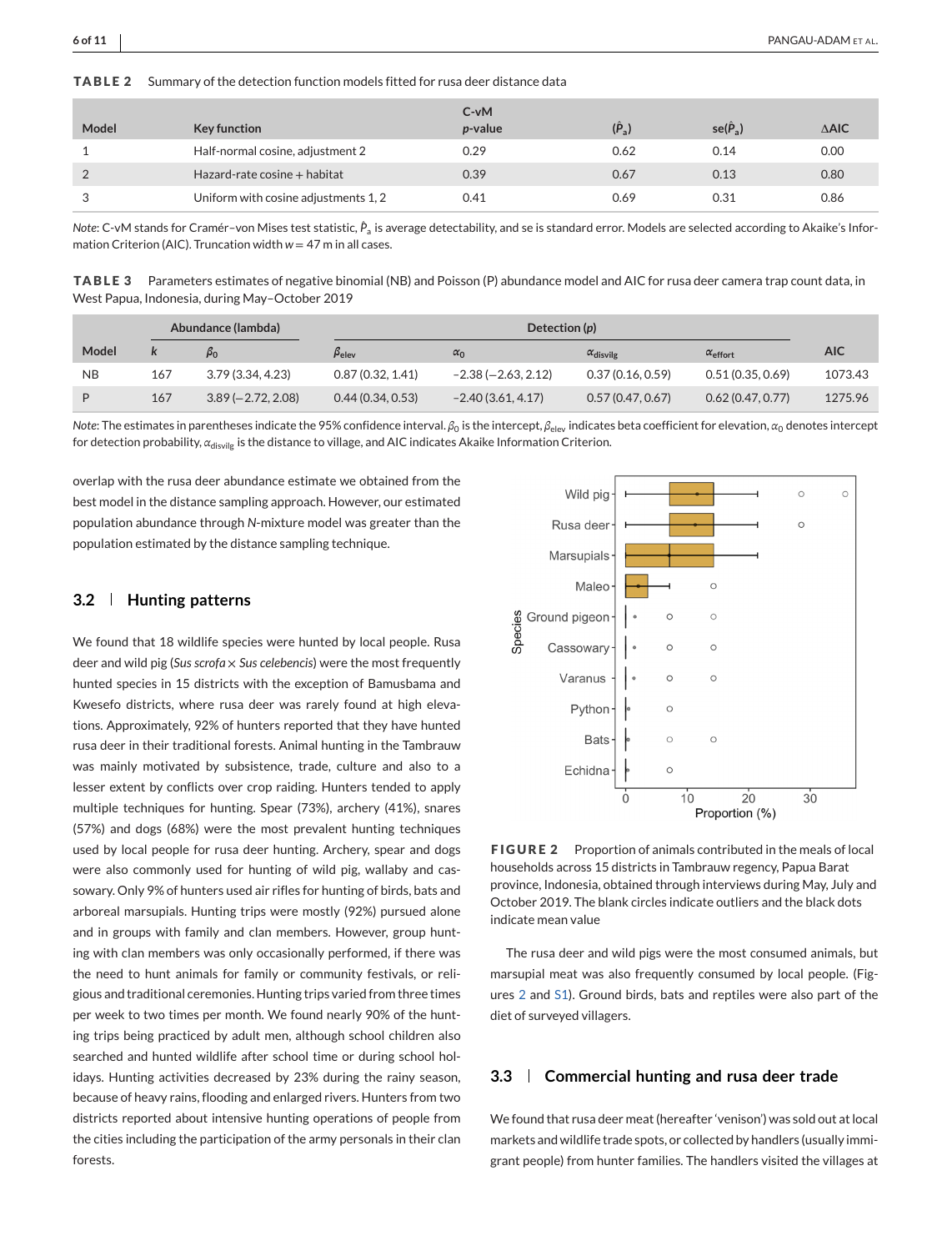least once a week to mainly seek for venison. The price for venison was about 20,000 IDR (rupiahs) to 30,000 IDR per kg  $(1 \text{ USD} = 13,800$ IDR), and in the towns/cities the prices ranged from 40,000 to 60,000 IDR per kg of meat. Prices increased during Christmas and Eid feast. Venison was sold at least once a week at the local markets. We found that venison and wild pig meat were sold directly within the villages located far from market towns, and occasionally offered at the roadside of Trans Papua. Our results further showed that many hunters also smoked the venison, which is then called dendeng rusa (i.e. smoked rusa), and brought into the market over the following few days. Finally, the antlers and pelt of rusa deer were traded in towns and cities for home decorations.

### **3.4 Sasi system and wildlife taboos**

During interview surveys, we found two types of traditional regulations associated to forest and wildlife management implemented by local communities (Table S1). These two regulations are as follows:

- 1. *Sasi system* (sasi adat dan sasi gereja). Sasi adat is governed by traditional institutions, and sasi gereja (church) is ruled by the Christian church.
- 2. Wildlife taboos, the traditional beliefs limiting wildlife hunting, for instance taboos of cassowary, hawks, cockatoos, cuscuses and tree kangaroos. Based on these beliefs, whoever hunts the taboo animal will receive punishment in a supernatural form.

# **4 DISCUSSION**

### **4.1 Population status**

Our results suggest notable population abundance of the introduced rusa deer in the Tambrauw region, West Papua. We also found that detection probability increased during the dry season (July–August), which is likely to be associated with the breeding season (Hedges et al., [2015\)](#page-9-0) peaking up in this period. We ascribe the comparatively high population density of rusa deer in our study area primarily to the absence of wild predators and the availability of plentiful food resources. The rusa deer population in its native habitat in Java and Bali was reported being∼10,000 individuals (Hedge et al., [2015\)](#page-9-0) within a total predicted suitable habitat of 132,129.5  $km^2$  (Rahman et al., [2020\)](#page-10-0), representing a much lower density (ca. 0.08 individuals/ $km^2$ ) than those estimated by us.

The rusa deer tended to avoid river banks, perhaps, because areas near river systems are usually being used by villagers for fishing and other daily activities. As in other parts of West Papua, Tambrauw rivers serve as travel corridors for locals and therefore function as hunting access points (Brodie et al., [2018\)](#page-9-0). Also, rusa deer tended to occupy habitats with a high density of forest vegetation, which potentially provide adequate foraging areas. Our results further showed that rusa deer were significantly more abundant at higher altitudes. Presumably,

rough terrain hinders intensive human activity and hence may reduce hunting efforts. However, as reported by villagers and hunters, rusa deer are rarely found in forests at an elevational range of 800–900 m. This is corroborated by Hedges et al. [\(2015\)](#page-9-0), who also state that rusa deer inhabit landscapes up to 900 m a.s.l.

# **4.2 Hunting as a livelihood strategy**

We found that traditional hunting is a significant livelihood activity in the Tambrauw region, as it provides the majority of animal protein for the local families. This finding is consistent with previous studies on wildlife hunting in other regions in West Papua (Pangau-Adam et al., [2012;](#page-10-0) Pattiselanno et al., [2020\)](#page-10-0). In the distant villages, wild meat and/or wild fish were reported as the most frequent protein items in the meals. Hunting on rusa deer was mainly motivated by subsistence, commercial and traditional/religious purposes. These animals (e.g. wild pig and rusa deer) were also hunted in order to reduce crop raiding. In areas where roads to the towns and the marketplaces (i.e. it can take 2 days of walking and 1 day by boat to reach the towns) are rare, wildlife hunting is practiced at subsistence levels to meet the protein needs of families. Prior to arrival of westerners in the early 1900s, local people in this region have hunted wildlife only for subsistence purposes (Pangau-Adam et al., [2012\)](#page-10-0). The introduction of a cash market economy, combined with rapid urban and infrastructure developments in the Tambrauw regency, has brought a significant change in hunting purposes and practices in this region. Approximately 62% of the interviewed hunters declared that they hunt for commercial purposes, suggesting that there has been a marked shift from local-level subsistence hunting (38%) for meat consumption towards more intensive commercial hunting.

Multiple hunting techniques are being employed by local people to hunt a variety of wildlife species including rusa deer. Most of the hunters (90%) reported that they apply more than one technique for hunting. Snares were used to capture rusa deer and wild pigs, but other non-targeted native wildlife species such as cassowaries, crowned pigeons, brush turkeys, echidna and ground marsupials can also be trapped upon encounters. The rusa deer and wild pigs seem to be targeted for commercial hunting purposes. These species are a relatively easy target for hunting compared to other animals, because they tend to use trails in the forest along which hunters often set up snares to capture them (Pangau-Adam et al., [2012\)](#page-10-0). Although it is prohibited by law in West Papua, rifles are also used for hunting. The hunting sites are related to clan and traditional forests, which include primary forest, secondary forest and mixed or forest gardens. Several hunters require access to a boat to reach into their hunting grounds, which are often located in distant areas. Renting a boat is relatively costly, and it is not cost-effective if there is no harvest at hunting sites.

The meat of rusa deer (venison) and wild pigs has become the target of wildlife trade in the region. There are several wildlife trade spots and local markets for venison and other wild meats in the towns of Sausapor and Fef in Tambrauw regency, and in the provincial cities of Sorong and Manokwari. Hunters with access to local markets in towns were able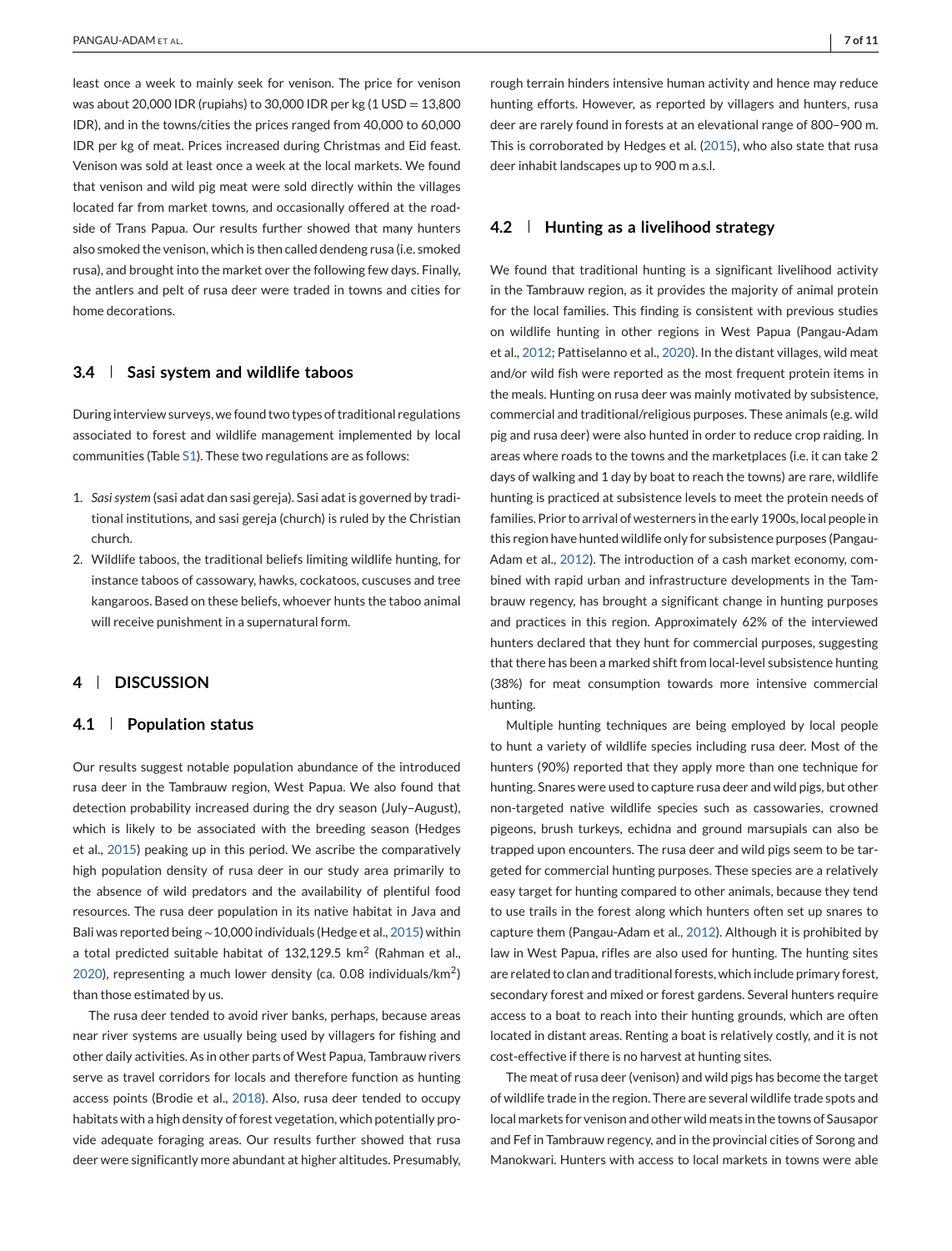to pursue commercial hunting and sell the harvest by themselves. The others had to bring their capture to the wildlife trade spots and sold to middlemen. Regarding the wildlife trade, the price of venison and wild pig meat sold in the cities was much more expensive around 60,000 IDR per kg meat (1 USD = 13,800 IDR), and 40,000 IDR in the towns, but the benefits usually go to middlemen and meat handlers. In addition, the antlers and the pelt of rusa deer are valuable and may bring additional income for families.

# **4.3 Managing hunting**

To be effective, wildlife management not only requires robust assessment of population abundance of the target species (Latham et al., [2017\)](#page-10-0), but also considerations of other contexts such as ethical and political arguments (Dickman et al., [2015\)](#page-9-0), since conservation is more about people than wildlife (Steinmetz et al., [2014\)](#page-10-0). Moreover, managing an introduced mammal is an especially complex problem, since its effects on native fauna and flora are usually not well understood.

In West Papua, wildlife plays an important role as protein source of local people and recently also for income generation, and therefore many local communities are seriously concerned to manage capture rates of target animals. For centuries, the so called *sasi* system is being applied in the Mollucas and various parts of West Papua when wildlife faces dramatic declines and other natural resources are depleted. *Sasi* refers to a traditional system of natural resource management and includes banning the harvests of resources on the land and in the sea (McLeod et al., [2009\)](#page-10-0). *Sasi forest* and *wildlife* may also describe specific traditional rules and regulations governing access to forest areas and to hunt particular wildlife species. We found that local communities in Tambrauw have developed and implemented '*sasi gereja*' and '*sasi adat*' to avoid overexploitation of forest, wildlife and marine resources. Both *sasi* systems have been implemented in a specific rotation way or within certain agreed periods. For instance, the *sasi* area is divided into multiple sites and forest resources can be harvested in a rotation manner if the population abundance is increased, or as practiced in Syunggak village, wildlife hunting is prohibited for a period of 5 years. According to the clan and community leaders, traditionally, the *sasi* system has been developed for sustainable harvest of wildlife, because the abundance of large-sized wildlife was reduced drastically after intensive harvesting in the previous years. The s*asi* has also been employed to improve ecotourism and wildlife tourism to benefit local communities. Both the *sasi* system and wildlife taboos are two forms of traditional knowledge and beliefs which can provide important mechanisms to support sustainable management of natural resources and biodiversity conservation in the region.

# **4.4 Proposing an integrated community-based rusa deer management**

With regard to the high population of rusa deer in West Papua and the current pattern of wildlife hunting and trade, management strategies should address the role of rusa deer within the socio-economy of the local people, while also considering impacts of this species on the forest ecosystems. As a first step, we here propose an integrated community-based rusa deer management, which can be implemented by combining multiple stakeholders such as local villagers, traditional institutions, hunters and vendors, government and external experts (Figure [3\)](#page-8-0). As such, government program, traditional ecological knowledge and outcomes of scientific assessments should be incorporated to guide management strategies and resource use decisions within a holistic approach. General guidelines on the sustainable use of wildlife (e.g. monitoring of harvest levels, population recovery capacity) could be communicated, but recognition and understanding of the local context is necessary for the application of such guidelines (Prescott-Allen & Prescott-Allen, [1999\)](#page-10-0).

Such community-based management relies on acquisition and adequate communication of information (Bodmer & Puertas, [2000\)](#page-9-0). In this context, for example, the community and traditional institutions could be encouraged and recognized as the main responsible stakeholders for implementing rusa deer management in their traditional forests. Since the *sasi* system and wildlife taboos have been applied in Tambrauw region, these traditional regulations could be used as important principles of management strategies and conservation. However, the local communities essentially require assistance, guidance and cooperation from other stakeholders on the technical aspects, such as how to know the sustainable level of rusa deer offtake. Ecological studies that focus on population assessments may generate useful information on the impact of hunting as well as on the effectiveness of management strategies on animal population abundance. Such scientific information should practically guide local people on sustainable resource use while recognizing the socioeconomic realities of the communities (Bodmer & Puertas, [2000\)](#page-9-0). Hunting registers need to be established in local villages, as an efficient control measure and a key factor for the sustainability assessment. Hunters and vendors should report their hunting and trade activities to the traditional council, so hunting on threatened native fauna can be identified and regulated. The trade scheme should be properly monitored and managed so that hunting merely targets the introduced/invasive species as the trade incentives may otherwise escalate hunting pressure on native species in the region (Pangau-Adam & Noske, [2010\)](#page-10-0).

Another important aspect of an integrated rusa deer management would be the establishment of a special regulation for commercial hunting and trade. There is an existing provincial law on the 'Sustainable Forest Management' in West Papua (Perdasus No. 21/2008), but it does not specifically address wildlife hunting. Traditional councils together with the Tambrauw regency government could plan and set up regulations on potential types of exploitation of wildlife and forests. In this process, they should recognize and incorporate information and advice from professionally trained external experts in wildlife and habitat management, and should also particularly consolidate the attitudes of hunters and traditional institutions in the development of regulations. As the application of snares by hunters can be detrimental to native wildlife species, the impacts of different hunting techniques should be clearly described in the newly enacted regulations, directing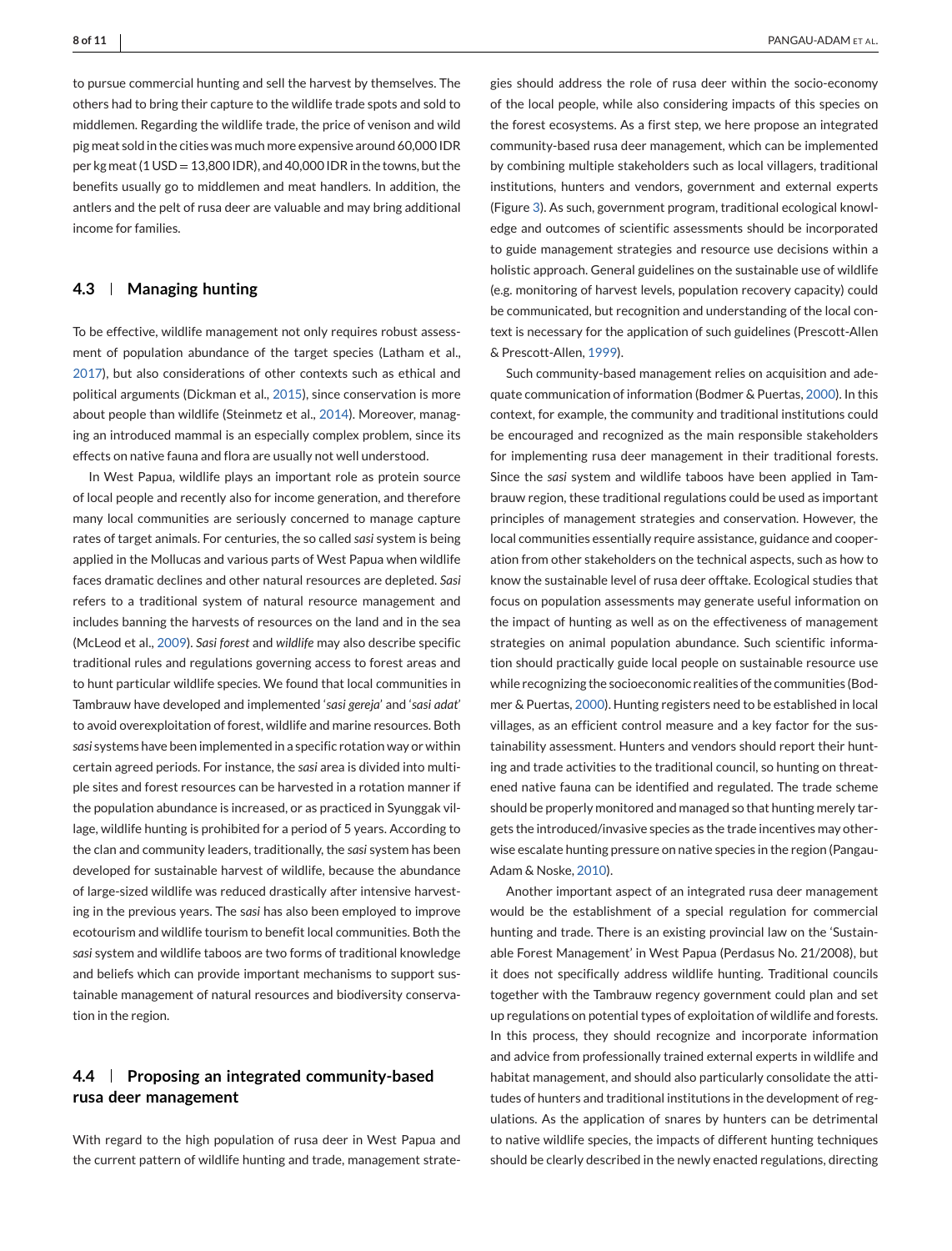<span id="page-8-0"></span>

**FIGURE 3** A proposed integrated sustainable rusa deer management in the Tambrauw region, West Papua, Indonesia

to prevent the use of shotguns and snares to hunt, and instead promote traditional hunting methods.

Rusa deer management should also improve strategies of wildlife trade in the Tambrauw regency. As the majority of the wildlife trade benefits usually go to middlemen and meat handlers rather than local hunters, it is a big challenge for them to act as key players. The government programs that provide support to empower the small-scale community entrepreneurship (A. Major 2019, personal comm.) can be addressed to train local hunters and their families in both wild meat handling and marketing. Also, in combination with the initiatives of conservation NGOs such as the Blue Abadi and GIZ-FORCLIME, government programs can deliver such infrastructure, for example boat, refrigerator boxes and solar cell power. Such infrastructural development and training are necessary for local hunters and meat vendors, for effective handling and marketing of hunted animals (e.g. rusa deer, wild pig).

Furthermore, other important factors that need to be included in the proposed rusa deer management are the current hunting pressure faced by threatened native fauna and the understanding of a balanced ecosystem. Uncontrolled hunting and illegal wildlife trade have become one of the major causes of the population decline of endemic fauna in Papua such as cassowaries and crowned pigeons (Johnson et al., [2004;](#page-9-0) Pangau-Adam et al., [2015;](#page-10-0) Keiluhu et al., [2019\)](#page-9-0). In order to maintain the population of native fauna in the Tambrauw region, hunters could be encouraged to focus their hunting efforts on the introduced species (i.e. rusa deer and wild pig), which both are abundant in the region. Basically, this issue can only be addressed by effective law enforcement measures (Pangau Adam & Noske, [2010\)](#page-10-0). Therefore, the redirection of hunting from native to introduced/invasive species, and from vulnerable to resilient species, could be incorporated in the special regulation on wildlife hunting. In addition, it is well known that unsustainable harvest will lead to population decline of species or, in the worst case, it can even cause extirpation (Davis et al., [2016\)](#page-9-0). However, the extermination of the introduced/invasive herbivores that are well adapted

and having a high density is impractical through natural predators or local human hunters (Davis et al., [2016\)](#page-9-0), especially since the natural predators of these mammals are absent. Therefore, continuous monitoring on rusa deer distribution, abundance and harvest rates needs to be conducted to assess population trends and impacts of hunting. The results should be delivered to traditional institutions to improve the management.

Ungulates such as rusa deer are known as ecosystem engineers, since they maintain the heterogeneity of landscapes, but when they are introduced into regions where they become invasive, they can adversely affect local biodiversity (Gordon et al., [2004;](#page-9-0) Davis et al., [2016\)](#page-9-0). For instance, in New Zealand (Allen et al., [1984\)](#page-9-0), Australia (Keith & Pellow, [2005\)](#page-9-0) and south-western PNG (Bowe et al., [2007\)](#page-9-0) the vegetation structure has been substantially altered by browsing of rusa deer. Also, in the Tambrauw region rusa deer browse saplings of various trees (e.g. palms), and may consequently prevent or reduce regeneration of the forest. However, our analysis does not directly test this hypothesis, rather it suggests that further study is needed to examine the impacts of rusa deer on forest structure and interspecific competition with native herbivores in Papua.

In conclusion, the proposed integrated community-based rusa deer management in the Tambrauw region could lead to successful conservation outcomes if trust is built between stakeholders, and if they are willing to share information and commit to cooperate. A study in rural areas in PNG reported that village-based monitoring programs were feasible when undertaken in collaboration with non-local scientists or trained workers (Johnson et al., [2004\)](#page-9-0). These should be encouraged as a means by which communities and management agencies can evaluate the sustainability of wildlife harvesting rates (Johnson et al., [2004\)](#page-9-0). Likewise, Bodmer and Puertas [\(2000\)](#page-9-0) illustrated how collaboration between scientists, NGO workers and local hunters has achieved sustainable harvest rates through collective monitoring and evaluation of wildlife offtake. The progress towards sustainability could be achieved only by integrating both human dimensions and ecological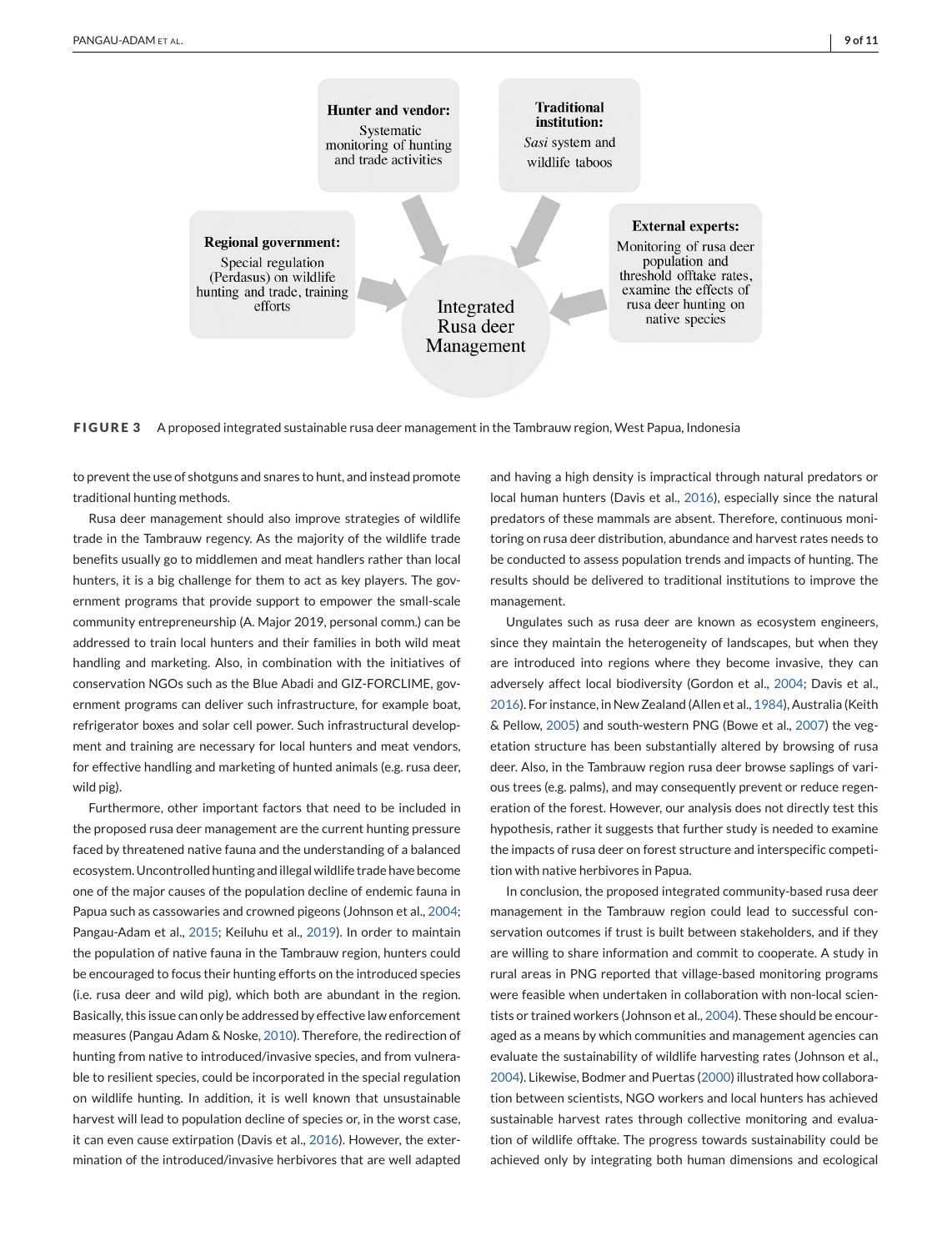<span id="page-9-0"></span>factors, and not trading them off against each other (Prescott-Allen & Prescott-Allen, [1999\)](#page-10-0). The community-based effort might function as a potential conservation strategy in the Tambrauw region, if there is adequate evidence-based information on managing wildlife hunting in a form that is compatible with the socioeconomic capacities and aspirations of the local people.

## **ACKNOWLEDGEMENTS**

We are grateful to the GIZ-FORCLIME Programme, the University of Göttingen for financial support, and to the University of Montana and Cenderawasih University Papua for the permission to use their research facilities. Sincere thanks to J. Brodie for his generous support in providing camera traps. We are also grateful to authorities in the Tambrauw Government and to local communities for their cooperation. We thank our field assistants, especially Betwel Yekwam and Daud Yekwam (deceased), for their support and assistance during the fieldwork.

Open Access funding enabled and organized by Projekt DEAL.

## **CONFLICT OF INTEREST**

The authors declare no conflict of interest.

# **AUTHORS' CONTRIBUTIONS**

MPA, MS and MW conceived the ideas and designed methodology. MPA led the field project. MPA, MS and MF collected the data. MPA and MS analysed the data. JT analysed the spatial mapping. MPA and MS led the writing of the manuscript. All authors contributed significantly to the drafts and gave final approval for publication.

# **DATA AVAILABILITY STATEMENT**

Data are available in the Dryad repository, [https://doi.org/10.5061/](https://doi.org/10.5061/dryad.fttdz08tp) [dryad.fttdz08tp](https://doi.org/10.5061/dryad.fttdz08tp) (Pangau-Adam et al., [2021\)](#page-10-0).

#### **ORCID**

*Margaretha Pangau-Adam* <https://orcid.org/0000-0003-1427-0418> *Jan-Niklas Tre[i](https://orcid.org/0000-0002-7063-2586)* <https://orcid.org/0000-0002-7063-2586> *Mahmood Soofi* <https://orcid.org/0000-0002-5756-0151>

#### **REFERENCES**

- Allen, R. B., Payton, I. J., & Knowlton, J. E. (1984). Effects of ungulates on the structure and species composition in the Urewera forests as shown by exclosures. *New Zealand Journal of Ecology*, *7*, 119–130.
- BAPPEDA Tambrauw. (2014). *Rencana Tata Ruang Wilayah Revisi Kabupaten Tambrauw*. BAPPEDA Tambrauw.
- Bodmer, R., & Puertas, P. E. (2000). Community-based comanagement of wildlife in the Peruvian Amazon. In J. G. Robinson & E. L. Bennett (Eds.) *Hunting for sustainability in tropical forests* (pp. 395–409). Colombia University Press.
- Borchers, D. L., & Burnham, K. P. (2004). General formulation for distance sampling. In S. T. Buckland, D. R. Anderson, K. P. Burnham, J. L. Laake, D. L. Borchers & L. Thomas (Eds.) *Advanced distance sampling* (pp. 6–30). Oxford University Press.
- Bowe, M., Stronach, M., & Bartalo, R. (2007). Grassland and savanna ecosystems of the Trans-Fly, southern Papua. In A. J. Marshall & B. M. Beehler (Eds.) *The ecology of Papua: Part 2. The ecology of Indonesia series, Vol. VI* (pp. 1054–1063). Periplus Editions.
- BPS Indonesia. (2021). *Forest area in Indonesia*. Badan Pusat Statistik BPS Indonesia.
- BPS Papua Barat. (2021). *Propinsi Papua Barat dalam Angka [Papua Barat Province in Figures]*. Badan Pusat Statistik BPS Papua Barat.
- BPS Sorong. (2021). *Kabupaten Tambrauw dalam Angka [Tambrauw Regency in Figures]*. Badan Pusat Statistik BPS Sorong.
- Brodie, J. F., Helmy, O., Pangau-Adam, M., Ugiek, G., Froese, G., Granados, A., Mohd-Azlan, J., Bernard, H., Giordano, A. J., & Mustafa, A. H. (2018). Crossing the (Wallace) line: Local abundance and distribution of mammals across biogeographic barriers. *Biotropica*, *50*, 116–124. [https://doi.](https://doi.org/10.1111/btp.12485) [org/10.1111/btp.12485](https://doi.org/10.1111/btp.12485)
- Brodie, J. F., & Pangau-Adam, M. (2016). Human impacts on two endemic cassowary species in Indonesian New Guinea. *Oryx*, *51*, 354–360. <https://doi.org/10.1016/j.japb.2019.07.005>
- Buckland, S. T., Anderson, D. R., Burnham, K. P., Laake, J. L., Borchers, D. L., & Thomas, L. (2001). *Introduction to distance sampling: Estimating abundance of biological populations*. Oxford University Press.
- Buckland, S. T., Rexstad, E. A., Marques, T. A., & Oedekoven, C. S. (2015). *Distance sampling: Methods and applications*. Springer International Publishing.
- Burnham, K. P., & Anderson, D. R. (2002). *Model selection and multimodel inference: A practical information-theoretic approach* (2nd ed.). Springer Publishing.
- Corbet, G. B., & Hill, J. E. (1992). *Mammals of the Indo-Malayan region: A systematic review*. Oxford University Press.
- Davis, N. E., Bennett, A., Forsyth, D. M., Bowman, D. M. J. S., Lefroy, E. C., Wood, S. W., Woolnough, A. P., West, P., Hampton, J. O., & Johnson, C. N. (2016). A systematic review of the impact and management of introduced deer (family Cervidae) in Australia. *Wildlife Research*, *43*, 515–532. <https://doi.org/10.1071/WR16148>
- Desvals, M., Lambert, C., & Leroux, H. (1992). Account of four years of monitoring the health of the deer population in New Caledonia. *Revue d'Elevage et de Medecine Veterinaire de Nouvelle Caledonie*, *16*, 25–32.
- Dickman, A., Johnson, P. J., van Kesteren, F., & Macdonald, D. W. (2015). The moral basis of conservation: How is it affected by culture? *Frontiers in Ecology and the Environment*, *13*, 325–331. [https://doi.org/10.1890/](https://doi.org/10.1890/140056) [140056](https://doi.org/10.1890/140056)

Flannery, T. F. (1995). *Mammals of New Guinea*. Reed Books.

- Gordon, I. J., Hester, A. J., & Festa-Bianchet, M. (2004). The management of wild large herbivores to meet economic, conservation and environmental objectives. *Journal of Applied Ecology*, *41*, 1021–1031. [https://doi.org/](https://doi.org/10.1111/j.0021-8901.2004.00985.x) [10.1111/j.0021-8901.2004.00985.x](https://doi.org/10.1111/j.0021-8901.2004.00985.x)
- Hedges, S., Duckworth, J. W., Timmins, R. J., Semiadi, G., & Dryden, G. (2015). Rusa timorensis. IUCN Red List of Threatened Species. e.T41789A22156866.
- Johnson, A., Bino, R., & Igag, P. (2004). A Preliminary evaluation of the sustainability of cassowary (Aves: Casuariidae) capture and trade in Papua New Guinea. *Animal Conservation*, *7*, 129–137. [https://doi.org/10.1017/](https://doi.org/10.1017/S1367943003001173) [S1367943003001173](https://doi.org/10.1017/S1367943003001173)
- Keiluhu, H., Pangau-Adam, M., Maury, H. K., & Waltert, M. (2019). Effects of anthropogenic disturbance on a Victoria crowned pigeon *Goura victoria* population in northern Papua, Indonesia. *Asian Journal of Conservation Biology*, *12*, 493–497. [https://doi.org/10.1016/j.japb.2019.07.](https://doi.org/10.1016/j.japb.2019.07.007) [007](https://doi.org/10.1016/j.japb.2019.07.007)
- Keith, D., & Pellow, B. (2005). Effects of Javan rusa deer (*Cervus timorensis*) on native plant species in the Jibbon Bundeena area, Royal National Park, New South Wales. *Proceedings of the Linnean Society of New South Wales*, *126*, 99–110.
- Kéry, M., & Royle, A. (2020). *Applied hierarchical modeling in ecology: Analysis of distribution, abundance and species richness in R and BUGS. Vol. 2 dynamic and advanced models*. Academic Press.
- Kéry, M., & Royle, J. A. (2016). *Applied hierarchical modeling in ecology: Analysis of distribution, abundance and species richness in R and BUGS. Vol. 1 prelude and static models*. Academic Press.